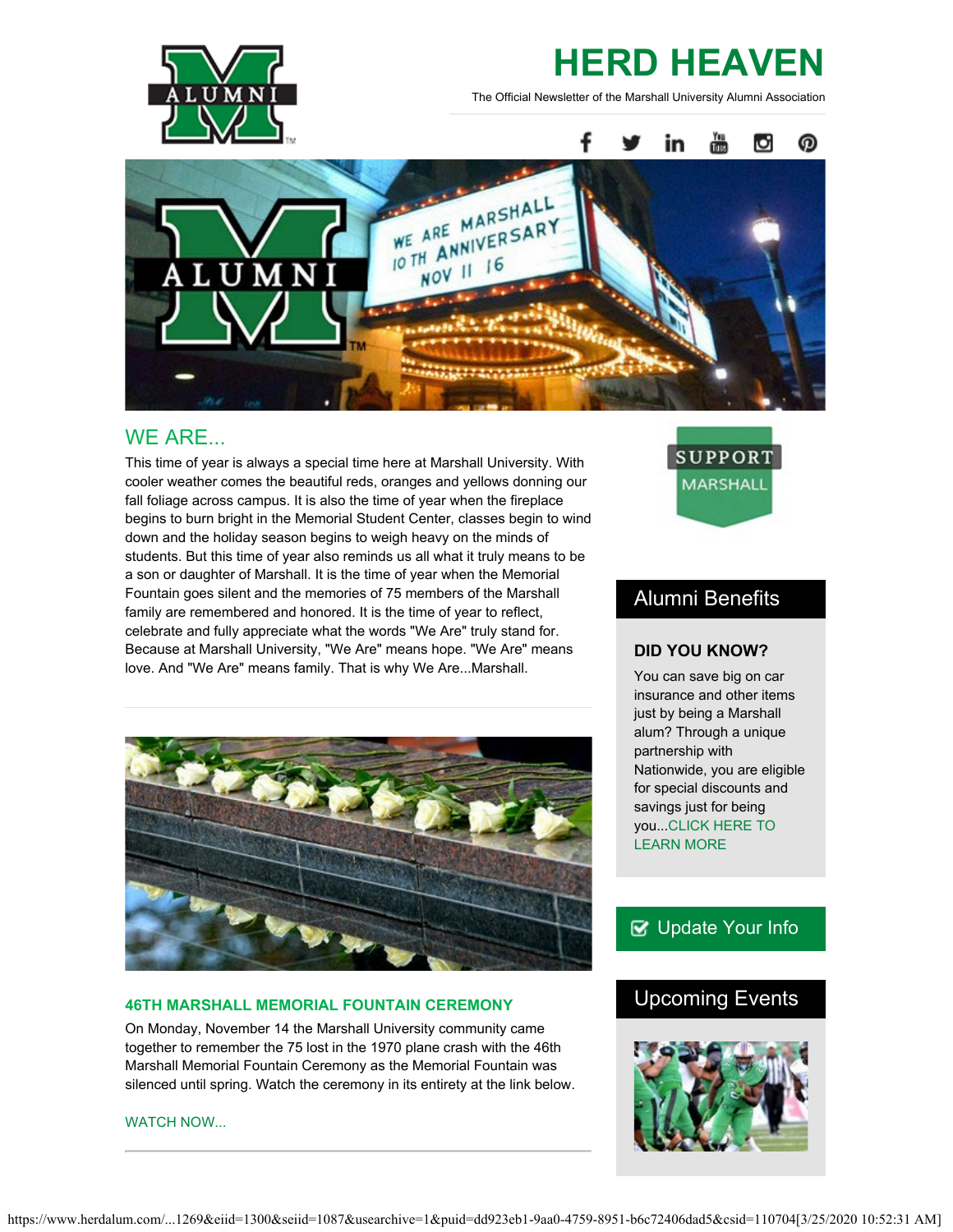

#### **GIVING TUESDAY RETURNS NOVEMBER 29**

The Marshall University Foundation will once again be participating in Giving Tuesday and we need your help! Help us raise funds for students affected by the June 2016 West Virginia flooding by giving on Tuesday, November 29. For more information call (866) 308-1346, email us at [development@marshall.edu](mailto:development@marshall.edu) or [CLICK HERE](https://donatenow.networkforgood.org/mufoundation) to give!

# Campus News



#### **BOARD GETS FALL ENROLLMENT UPDATE**

At a meeting earlier this month the MU Board of **Governors** received a fall enrollment update and approved a potential campus project [Read more...](https://www.marshall.edu/ucomm/2016/11/02/board-gets-fall-enrollment-update-approves-selection-firm-potential-development-project/)



#### **MU TEAM IDENTIFIES COMPOUND IN FIGHT AGAINST SUPERBUGS**

Jordan Sheppard and Timothy Long recently published findings for a new tool in fight against superbugs [Read more...](https://www.marshall.edu/ucomm/2016/11/16/marshall-school-pharmacy-research-team-identifiespossible-new-compound-fight-superbugs/)



**SOM FACULTY MEMBER A KEYNOTE SPEAKER**

Mohammed Ranavaya, a professor at MU, is one of five keynote speakers at International Forum on Disability in Malaysia [Read more...](https://www.marshall.edu/ucomm/2016/11/14/school-of-medicine-faculty-member-tapped-for-keynote-at-international-conference/)



**GREENLIGHT A VET HONORS VETERANS**

MU is once again showing its support of U.S. veterans by spotlighting the university's brick sign outside of Old Main green throughout November [Read more...](https://www.marshall.edu/ucomm/2016/11/04/marshall-university-honor-veterans-greenlight-vet-campaign/)

#### **MARSHALL VS. WKU**

Marshall's newest rival comes to town as the Thundering Herd takes on the Hilltoppers..[.LEARN](http://www.herdzone.com/sports/m-footbl/sched/mars-m-footbl-sched.html) **[MORE](http://www.herdzone.com/sports/m-footbl/sched/mars-m-footbl-sched.html)** 





#### **HERD HOLIDAY**

Celebrate the holidays with your Marshall University family! Activities include Santa Marco, lighting of the tree, decorating, snacks and more..[.LEARN MORE](http://www.marshall.edu/ucomm/herdholiday/)





## **WINTER COMMENCEMENT**

Students and families will pack the Big Sandy Superstore Arena for graduation festivities..[.LEARN MORE](http://www.marshall.edu/commencement/)

DEC **17**

DEC **8** BIG BAND HOLIDAYS [MORE INFO](http://www.marshall.edu/muartistseries/show?id=26)

Alumni News

#### **WE ARE MARSHALL 10th ANNIVERSARY**

Marshall celebrated the 10th

DEC **9-10** HUNTINGTON **NUTCRACKER** [MORE INFO](http://www.marshall.edu/theatre/theatre-season-2016-17/)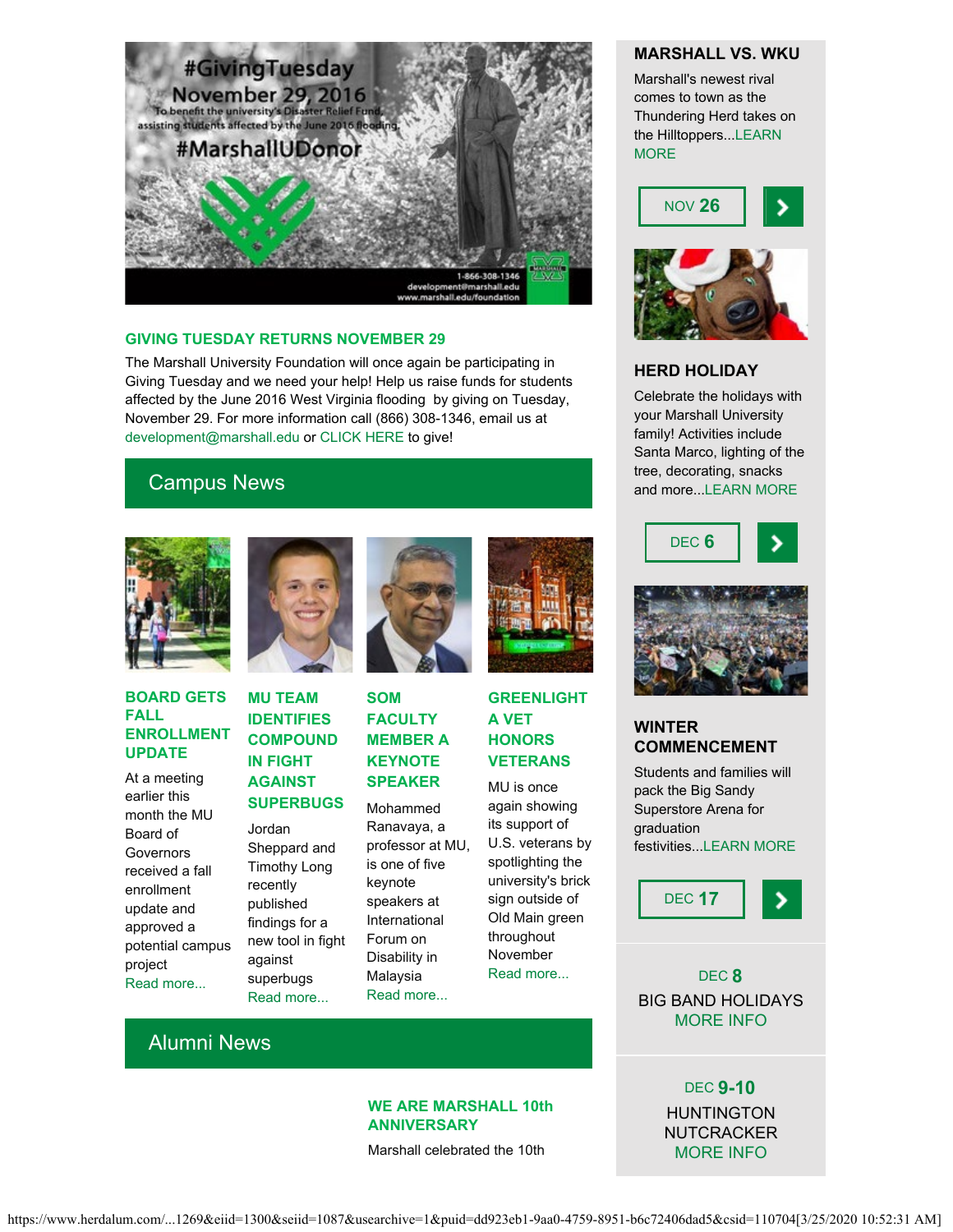

anniversary of the release of the Warner Bros. film "We Are Marshall" with a reception followed by the showing of the movie at the Keith Albee on Friday, November 11. Members of the Young Thundering Herd and family members of the 75 - in addition to hundreds of students - were in attendance for this special night [Read more...](http://muphotos.marshall.edu/Events/Alumni/Tenth-Anniversary-showing-of/)

## **HERD FOR THE HOMELESS HELPS HUNDREDS** Hundreds of volunteers - from

alumni to students - pitched in for Herd for the Homeless on November 5, distributing a hot meal and more than 1,000 coats and winter items to those in need [Read more...](http://marshallparthenon.com/11887/life/we-are-helpers-herd-for-the-homeless/)

#### **NOMINATE AN ALUM FOR AN AWARD TODAY**

We are seeking outstanding MU alums for Alumni Weekend 2017! Click on the link below to nominate someone today! [Read more...](http://www.herdalum.com/s/1269/index.aspx?sid=1269&gid=1&pgid=1006)

# Athletics News



## **HERD FOOTBALL PLAYER INSPIRED BY MU'S UNIQUE STORY**

Marshall University running back Anthony Anderson touched by university's unique story following participation in the Memorial Fountain Ceremony [Read more...](http://www.herald-dispatch.com/sports/marshall_sports/anderson-inspired-by-mu-s-unique-story/article_754b1136-e724-56c1-b397-2dc6b7e39259.html)



#### **HERD VOLLEYBALL EARNS SIX ALL-CONFERENCE USA HONORS**

Five members of the Marshall volleyball team received All-Conference honors, lead by seniors Allie Kellerman and Ally Kiekover who were named CUSA First-Team selections [Read more...](http://www.herdzone.com/sports/w-volley/spec-rel/111616aaa.html)



# Being an alumni has its rewards

## Get an Alumni credit card from Nationwide with:

- · 1% Cash Back
- . 0% Intro APR
- . No Annual Fee